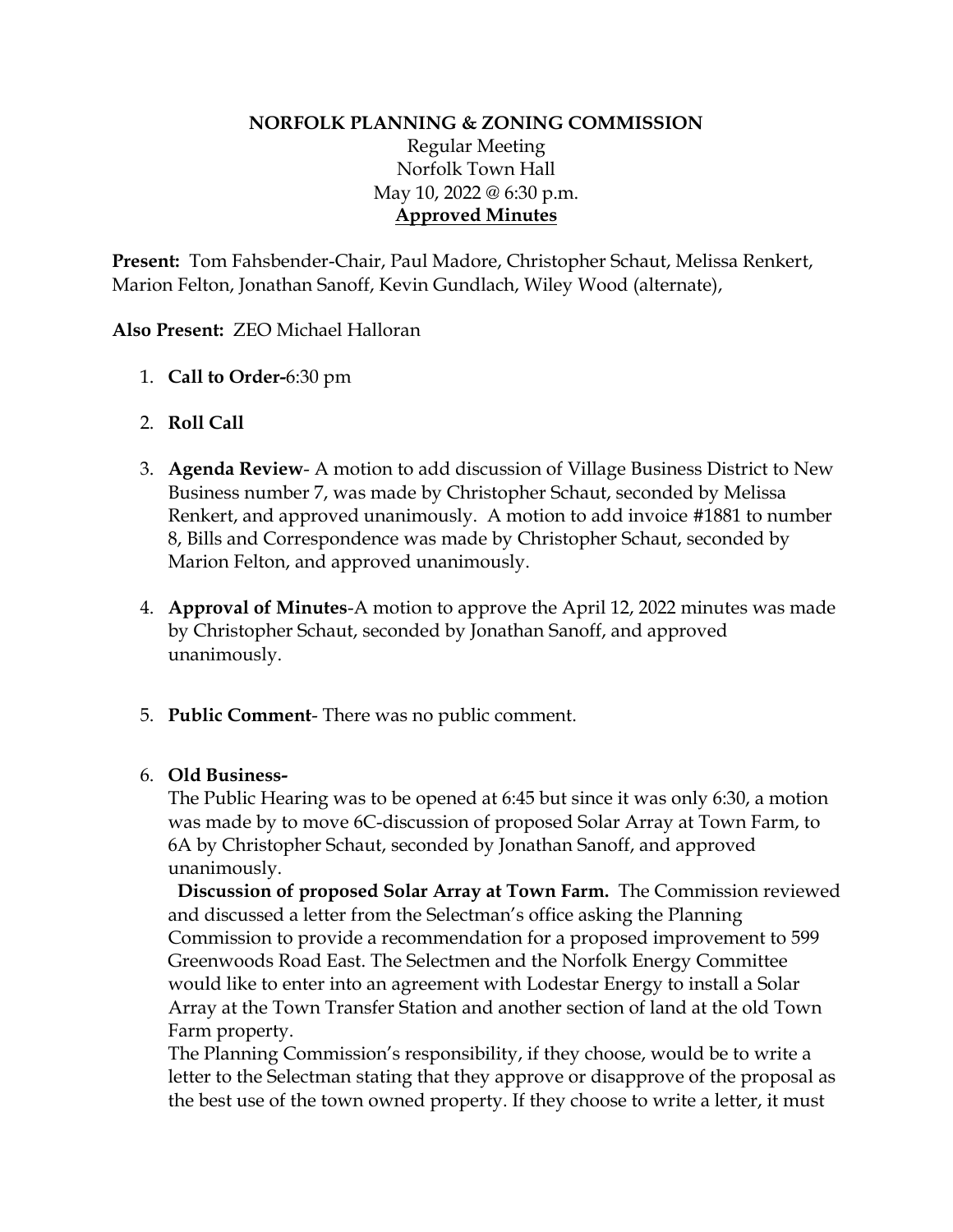be received by the Selectmen within 35 days of the Commissions receipt of the Selectmans letter.

After discussion a motion was made by Jonathan Sanoff, seconded by Marion Felton, that the Commission agreed the proposed solar array would be the highest and best use of the town land and resources, and a letter to recommend approval and such letter to be drafted by such members as the chairman may select. The motion to approve was unanimous.

# **Public Hearing-6:54 pm. 22-008 Ellen Battell Stoeckel Trust, 48 Mountain Road Map 7-12, Lot 232; Special Permit application for Student Housing (Eldridge Barn) and Expansion of Educational Building (Music Shed). 3.02- 1F2.**

Tom Fahsbender asked if anyone felt they should recuse themselves. Christopher Schaut recused himself. Wiley Wood sat for Christopher Schaut. Tom Fahsbender then took roll call. Legal notices were sent as well as certified mailings to abutters.

# **22-009 Ellen Battell Stoeckel Trust Site Plan application 8.03**

It was determined by the Chairman that both applications would be heard at the same time, with separate decisions.

Ken Hrica, engineer, introduced himself on behalf of the Ellen Battell Stoeckel Trust and Yale School of Music. He showed drawings of the project and introduced architect John Martin and Director of Operations John R. (Jack) Beecher.

Matt Riiska, Selectman, emphasized the need for an emergency management plan for the site and said he would work with Jack on this.

Susan MacEachron, an abutting property owner, said she was happy that the trust is making the investment in the buildings but sad that they were taking away housing of students in local dwellings.

Michael Halloran checked land records and said that there were no covenants or easements on the property. Michael Halloran then stated that he had received a letter from Ruth Ann Olsen regarding the project which was read into the minutes.

After much discussion and all questions and concerns addressed, and with no further information asked for, a motion to close the Public Hearing was made by Melissa Renkert, seconded by Jonathan Sanoff, and approved unanimously.

The Commission needed to vote on 1) Special Permit for student housing and the music shed, and 2) Site Plan approval for student housing and the music shed.

A motion for The Commission's approval of Special Permit application at 48 Mountain Road based on presentation that these improvements will have marginal effect on the current character and size of buildings at the estate and